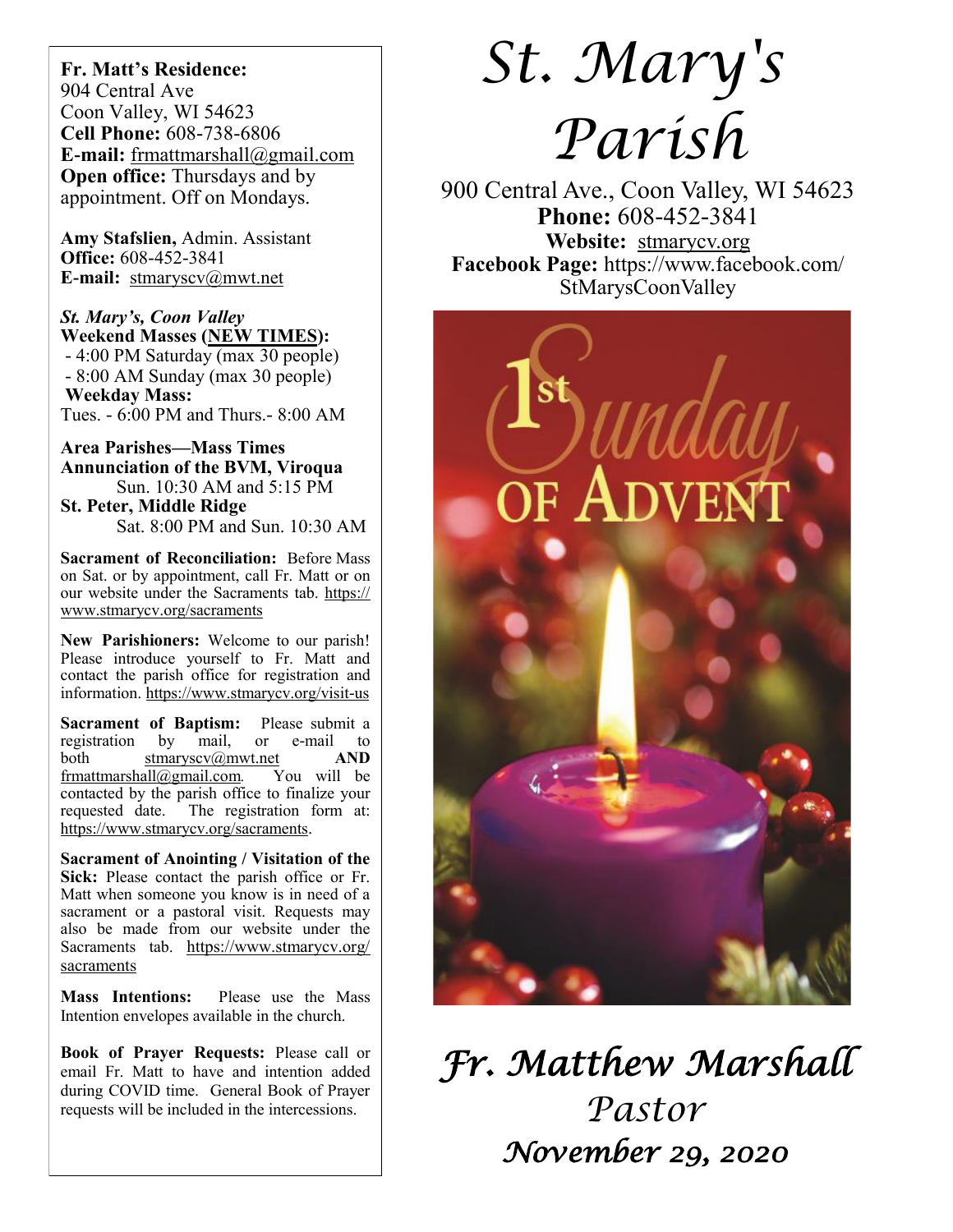## *St. Mary's Parish, Coon Valley, WI First Sunday of Advent*

## **SUNDAY, NOVEMBER 29, 2020**

- 1) Isaiah 63:16b-17, 19b; 64:2-7
- $2)$  1 Corinthians 1:3-9
- 3) Mark 13:33-37

FOCUS: Let us be ever watchful for our God, who comes to us in ordinary circumstances.

Perhaps, like Isaiah, we long for God to perform a breathtaking miracle that would make us sit up and take notice. Yet, as people of faith, we are called to see God in the ordinary. Advent gives us the opportunity to take time to pray – to sharpen our vision of God's presence in our daily lives.

## LITURGY OF THE WORD

The prophet Isaiah speaks of the longing of the people of Israel for God's return and help in times of trouble: *That [he] would rend the heavens and come down*, such that mountains would quake and *awesome deeds* take place. Paul gives thanks for the grace of God bestowed on the Corinthians, and assures them that they *are not lacking in any spiritual gift*. In today's Gospel, Jesus tells his disciples, *Be watchful! Be alert!* For they *do not know when the Lord of the house is coming.*

| <b>Intentions</b>                                    |
|------------------------------------------------------|
| Nov $28 \sim 8:00$ AM - †Edward and Anna Kerska      |
| Nov 29 $\sim$ 8:00 AM - †Norbert and Arlene Seichter |
| Dec $01 \sim 6:00 \text{ PM}$ - †Lucile Kumm         |
| Dec $03 \sim 8:00$ AM - †Edward Kerska               |
| Dec $05 \sim 8:00$ AM - †Anna Kerska                 |
| Dec $06 \sim 8:00$ AM - †Jeanette C. Duda            |

| <b>Annual Appeal 2020-21</b>                      |                      |                       |  |  |
|---------------------------------------------------|----------------------|-----------------------|--|--|
| As of 11/25/20                                    | <b>Total Pledged</b> | <b>Total Payments</b> |  |  |
| Pledged/Paid                                      | \$3,000.00           | \$2,800.00            |  |  |
| <b>Target Amount</b>                              | \$12,925.00          | \$12,925.00           |  |  |
| <b>Over Target</b>                                | $(\$9,925.00)$       | (\$10,125.00)         |  |  |
| Percent Pledged: 23.21%, Percent Received: 21.66% |                      |                       |  |  |
| Number Contributing:                              | 15                   |                       |  |  |

## Next Week in Service —Dec 6th

If you are not able to be at the Mass scheduled below, please find a substitute. Thank you Money Money<br>Counters: | Loree Nickelotti and Rodney and Cathy Berg

## Upcoming Events/Calendar

- **December 06**  $\sim$  RE Class for grades K-4 after Mass
- **December 08**  $\sim$  The Immaculate Conception of the Blessed Virgin Mary—*Holy Day,* **Mass at 8:00AM\* \****this is an updated time from previous publication*
- **December 13**  $\sim$  RE Class for grades 5-10 after Mass
- **December 20** ~ Blue Christmas Service with Immanuel Lutheran (time TBD)
- **December 24** ~ Christmas Eve Mass 4:00 PM-**signup for attendance**
- **December 25** ~ Christmas Day Mass 8:00 AM-**signup for attendance**
- $\overline{\phantom{a}}$  , and the contract of the contract of the contract of the contract of the contract of the contract of the contract of the contract of the contract of the contract of the contract of the contract of the contrac • Our Sunday Mass Streaming Live on Facebook: <https://www.facebook.com/StMarysCoonValley>
- **Church will be open for private prayer Tuesday through Friday from 9AM until 7 PM and Sunday Noon to 7 PM** (please practice good social distancing)

## AN ACT OF SPIRITUAL COMMUNION

My Jesus, I believe that You are present in the Most Holy Sacrament. I love You above all things, and I desire to receive You into my soul. Since I cannot at this moment receive You sacramentally, come at least spiritually into my heart. I embrace You as if You were already there and unite myself wholly to You. Never permit me to be separated from You. Amen.

## **Order Anything on Amazon? Use Amazon Smile!**

You can help increase AmazonSmile donations to St. Mary Parish by shopping at **[smile.amazon.com/ch/39-1218730](https://smile.amazon.com/gp/f.html?C=2G90H5KCIP85S&K=QCF9NBCEC5&M=urn:rtn:msg:202009161503507b868b2f6c4d472bb2aaf5b6e0c0p0na&R=1IFG7FBAC2Y5A&T=C&U=http%3A%2F%2FSMILE.AMAZON.COM%2Fch%2F39-1218730&H=TEOAGRQMCIY55KZ0NVAVQ9MTNACA)** or **with AmazonSmile ON** in the Amazon Shopping app.



| <b>Giving Last Week</b> | Week 46                    | 11/22/2020  |
|-------------------------|----------------------------|-------------|
| Adult Env.()            | \$1024.25 Needed Weekly    | \$1,900.00  |
| Offertory               | \$50.00 Received This Week | \$1,074.25  |
|                         | <b>YTD</b> Needed          | \$89,300.00 |
| Total                   | \$1074.25 YTD Received     | \$82,057.57 |
|                         | Difference                 | (7, 242.43) |

## **DID YOU KNOW?**

If you are 70 ½ or older, you can do a **qualified charitable distribution (QCD)** of up to \$100,000 a year from your **IRA directly to a charity**. The distribution won't show up in your adjusted gross income and CAN count toward your required minimum distribution (RMD). The QCD allows you to be more strategic with your RMD. Consult your tax advisor before making any decisions. If a QCD is for you, please consider St. Mary's Parish as your charity of choice.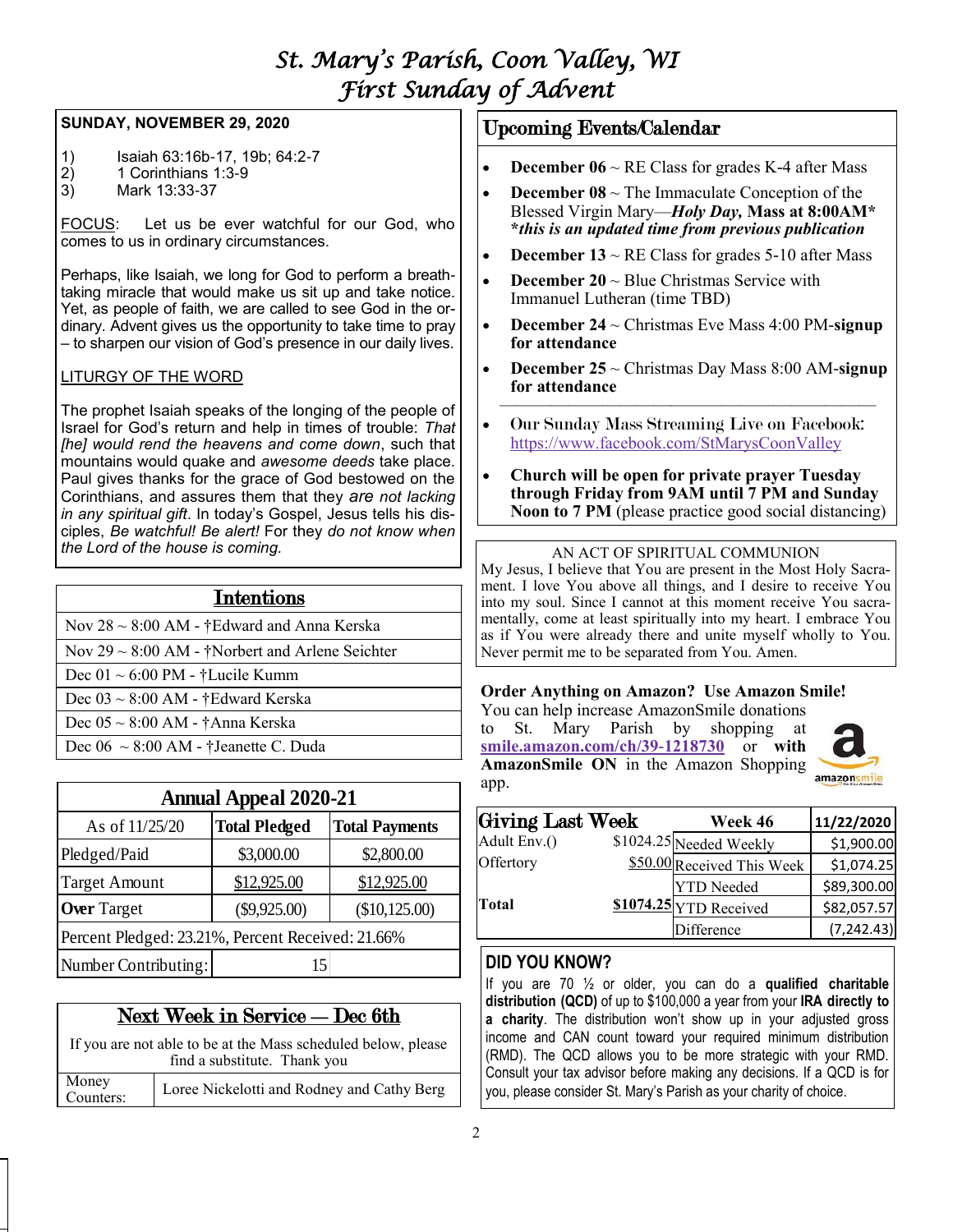## **From Fr. Matt**

- **Advent Reflection Books** are available in the back of church. Parishioners from both Coon Valley and Viroqua contributed as authors. Thank you to our neighbors for generously sharing from their own hearts. We hope they are a wonderfully helpful resource for your prayer in Advent!

## **- Dec 8th, Immaculate Conception,** *Holy Day Mass \*\*\*\*\*\*\*Correction: 8:00 AM\*\*\*\*\*\**

- **Thank you** to the three persons who volunteered to help with snow removal this year at St. Mary's. We are very grateful for the time and energy they are offering to us all. Thank you for sharing so generously of yourselves even amidst your other responsibilities. Thank you! provided at a time that works for you. Thank you!

## Parish Announcements

## **Christmas Mass Liturgical Ministry Sign Up**

If you are an Usher, Reader, Communion Minister or Altar Server and are able to help with Christmas Mass, • please sign up in the back of church. Thank you.

#### **Christmas Mass Attendance**



If you are planning to attend Mass for Christmas, please signup in the back of church. For safety reasons we need to keep the crowd to the 25% capacity. Thank you for understanding. Fr. Matt

will also be streaming the Mass on Facebook live, we are considering possible overflow options to be announced soon.

## **Christmas Flower Donations**



If you wish to donate toward the Christmas Flowers, please use the envelopes located at the church entrances/exits. envelope by dropping in the collection.

## **Staying Connected**

- The parish bulletin will continue to be available on our Website—[www.stmarycv.org](http://www.stmarycv.org)
- We are mailing the bulletin to those over the age of 80 (if their age is recorded in our database)
- Copies of the bulletin will also be available in the church for pickup during private prayer times.
- **If you know of someone who does not have internet and could benefit from having the bulletin mailed to their home, please contact the parish office with the person(s) name(s).**

## **2021 Parish Calendar**

The St. Mary's 2021 calendars are now available for pickup in the back of church. These beautiful calendars contain liturgical dates and Holy Days.





We are accepting Mass Intention requests for 2021. If there is a special weekend date you would like, please get your request(s) in early. **Sunday Masses** are booked through

May 23, 2021. **Saturdays** are booked up to July. **Weekday,** on a Tues., are more readily available starting Feb 2nd. If you have questions feel free to email the parish office at [stmaryscv@mwt.net](mailto:stmaryscv@mwt.net?subject=Mass%20Intentions) or call on a Tuesday or Wednesday for available dates.

## **Financial Support Options**

- US Postal Service: mail directly to the parish office.
- Bill Pay through online banking, add St. Mary's as contact (if possible, use your envelope number as the account number).
- Use our online service at: [diolc.org/st-mary-coon](http://www.diolc.org/st-mary-coon-valley)[valley](http://www.diolc.org/st-mary-coon-valley) (a 3% fee will be assessed by the provider of the giving portal, your contribution will be recorded for the full amount).
- Drop you contribution envelope off at either church, Coon Valley or Viroqua and the funds will be directed to St. Mary's

## Diocesan/Community Announcements:

#### **Advent Virtual Mission**

Prepare for the Birth of the Christ Child through the eyes of St. Joseph. There will be four presentations, one each week of Advent visit <diolc.org/advent>

#### **La Crosse Warming Center**

This year has seen a lot of unexpected expenses - change in location, increased 2019-2020 season - increased staffing hours. We need your support. Please donate to our Homeless for the Holidays Appeal. Your donation will stay in this community, providing service to those who are experiencing Return the homelessness! Our item wish list includes: Four Slice Toaster, Backpacks, Bottled Water, Breakfast & Soft Granola Bars, Winter/Waterproof Gloves & Boots, Hand & Foot Warmers, Cleaning Supplies, Men's & Women's New Underwear, Fruit and Applesauce Cups, Men's & Women's Thermal Underwear (Tops and Bottoms), Creamer/Sugar, Laundry Soap/ Dryer Sheets. Volunteers are needed also. Check us out at www.cclse.org or call 888-212-4357.

#### **Cookie Walk**

Holy Trinity Parish, 1333 SO 13th Street, La Crosse, will host a COOKIE WALK on Saturday, December 12 from 8:00 a.m.- Noon in Leo Hall. Boxed Christmas Cookies will sell for \$7 per pound. Cut-out Cookie Kits (1 dozen cookies, frosting, and sprinkles) will be available for \$10. Questions call Bonnie at 608-519-3016